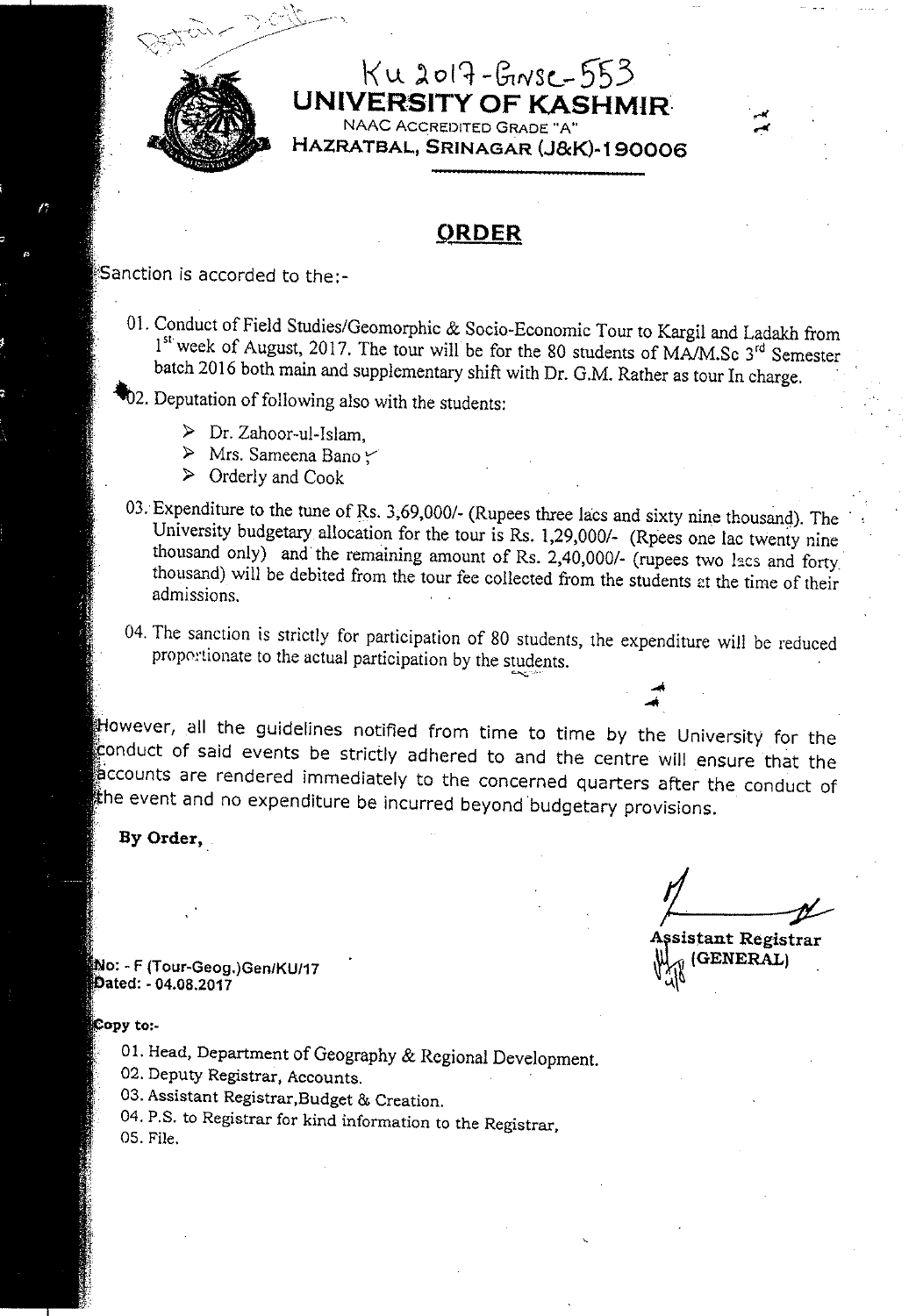

*I* 

## **UNIVERSITY OF KASHMIR**

### **ORDER**

Sanction is accorded to the:

- A. conduct of **Filed Tour** for M.A/M.Sc 3rd Semester students (Batch 2016), Department of Geography & Regional Development to Kargil and Leh in the month of September, 2018 for a period of 15 days excluding days of travel.
- B. deputation of 15 students of the Department to aforesaid tour alongwith the staff already authorized vide order dated 07.09.2018.
- c. The staff members shall travel alongwith the students in "A" Class Bus between Srinagar to Kargil, Leh and back.
- D. Payment of DA @ 150/- as per norms and the staff accompanying shall be entitled to DA as per their entitlement.
- E. Expenditure and debitance to the tune of Rs. 2,25,000/- (Rupees two lac and twenty-five thousand only) to be incurred on the activity from the tour money collected from the students.
- F. Release of an amount of Rs. 2,25,000/- (Rupees two lac and twenty-five thousand only) as an advance in favour of Dr. G. M. Rather, Tour Incharge for meeting the expenses to be incurred for the purpose

The Department will adhere to all the guidelines notified by the University from time to time for the conduct/participation in such events and the accounts will be rendered immediately to the concerned quarters along with a performance report for perusal of the Registrar.

The sanction is strictly for participation of 15 students, the expenditure will be reduced proportionate to the actual participation by the students.

By Order,

nt Registrar **ERAL**)

No: - F (Geography-Order) Gen/KU/lS Dated: - 10-09-2018

- I. Head, Department ofGcography & Rcgional Development.
- 2. Deputy Registrar, Accounts.
- 3. Assistant Registrar, Budget & Creation.
- 4. P.S to Registrar for information of the Registrar.
- 5. Concerned
- 6. File.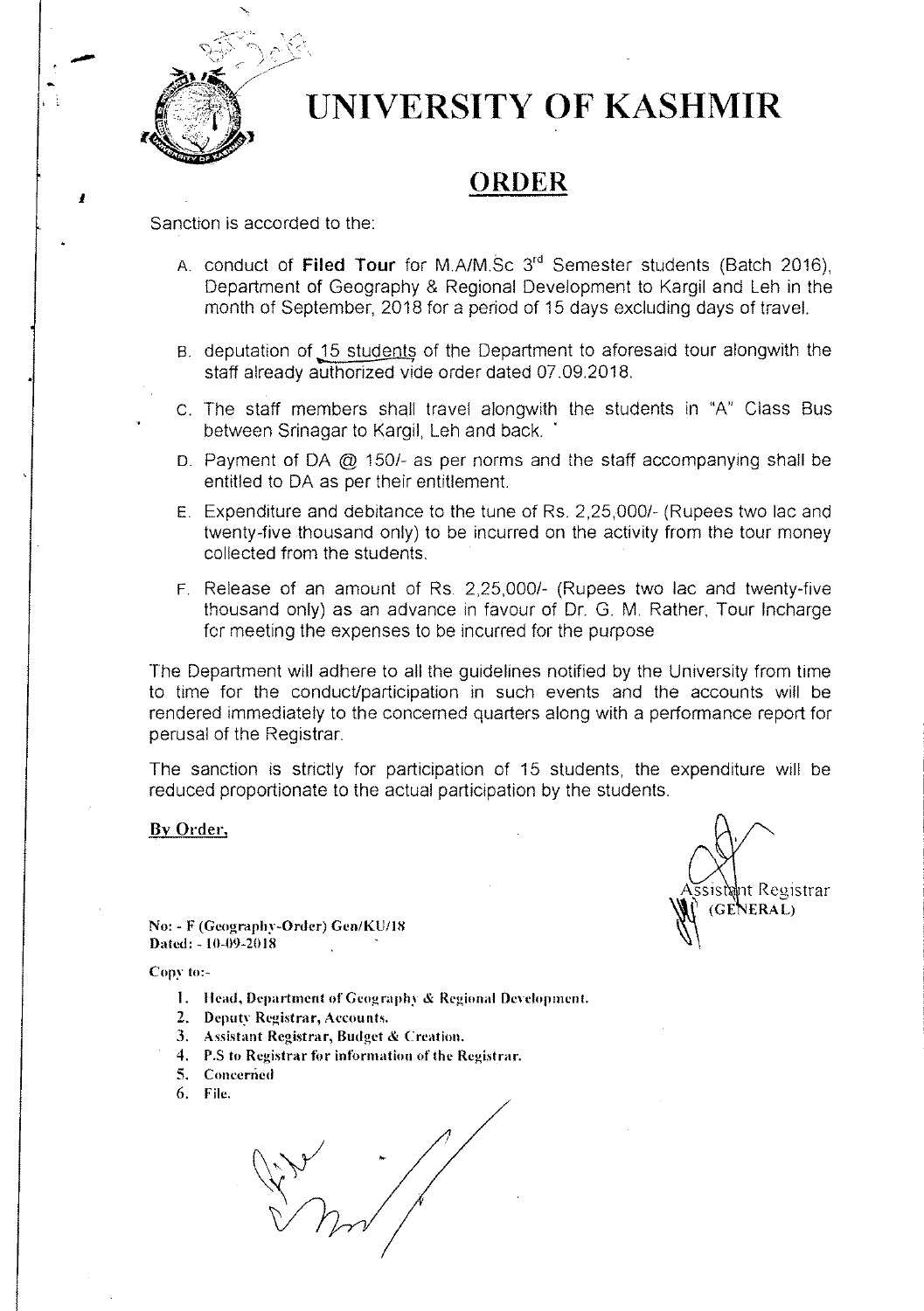

#### **UNIVERSITY OF KASHMIR**

NAAC ACCREDITED GRADE "A"

**HAZRATBAL,** SRI NAGAR **(J&K)-1 90006** 

#### **ORDER**

Sanction is accorded to the:-

- Deputation of 17 Students of M.A/MSc.  $3<sup>rd</sup>$  Semester of the Department for Training Programme at New Delhi for 10days in the Last week of March, 2017, alongwith the following staff of the Geography Department:
	- Dr. Parvez Ahmad

Tour Incharge

Ms. Nighat Jalali Supporting Staff

To be Nominated by HoD.

(One Member)

Expenditure of an amount of Rs. 2,48,500/- worked out to on the activity which will be released as an advance in favour of Tour Incharge and same will be debited from Departmental Local Fund collected from the students as tour fee.

- ~ Payment of DA Rs. *1501-* per day each student as per norms. However, the staff shall beentitled to DA as per their entitlement.
- Travel of above team in "A" Class Bus from Srinagar to Delhi via Jammu and back whichever is available.
- The sanction is strictly for participation of 17 students, the expenditure will be reduced proportionate to the actual participation by the students.

. However the Department will adhere to all the guidelines notified by the University from time to time for the conduct/participation in such events and the accounts will be rendered. .. immediately to the concerned quarters along with a performance report for perusal of Registrar.

No: - F (Geography-Tour) Gen/KU/17 Dated: - 22.03.2017

By Order,  $\overline{M}$ Assistant Registrar (GENERAL)

- 01. Head. Department of Geography,
- 02. Joint Registrar, General,
- 03. Deputy Registrar (Accounts),
- 04. Assistant Registrar, (Budget & Creation),
- 05. File.

de de 1